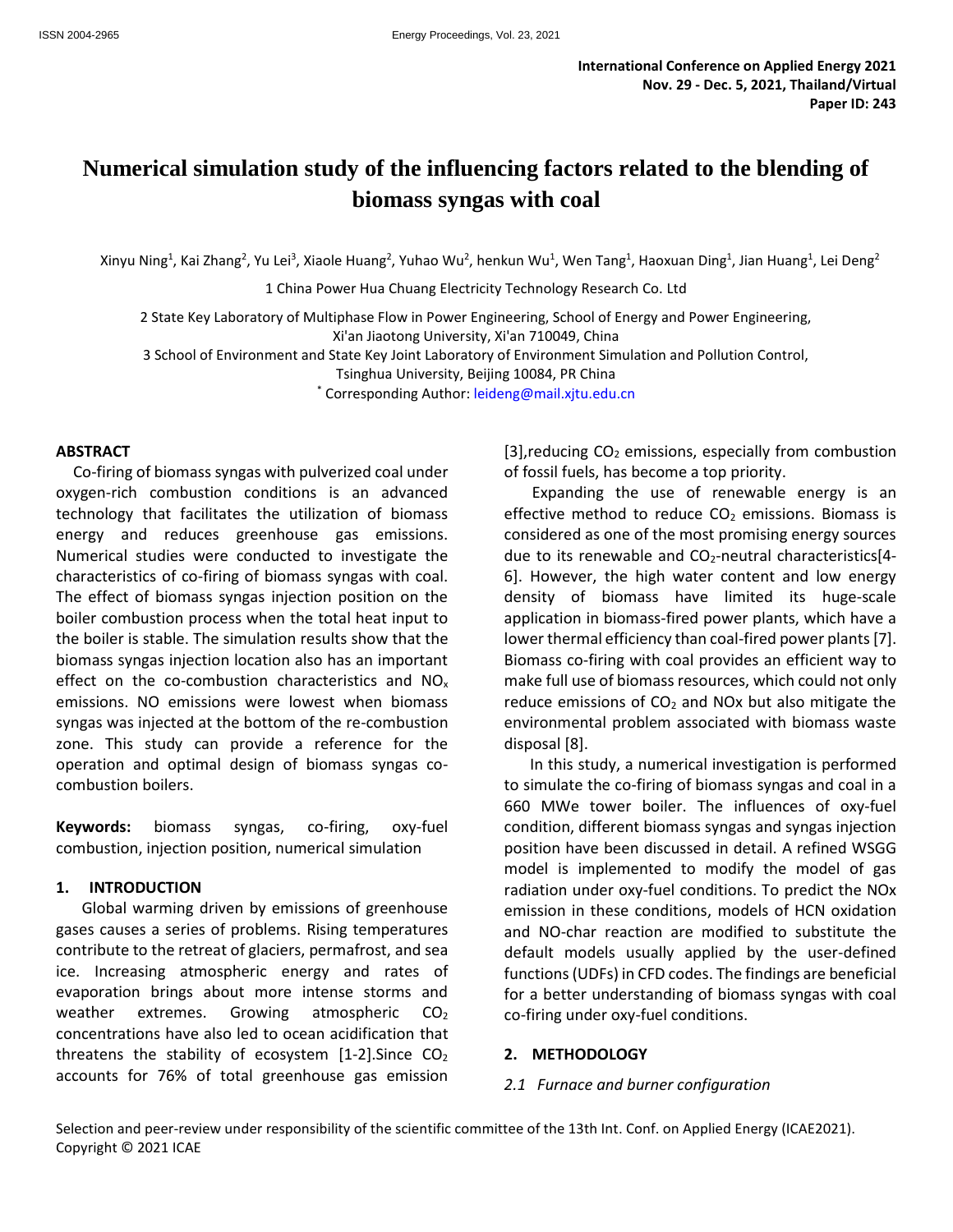Fig 1 shows the schematic configuration of the casestudy 660 MWe tangentially fired tower-type boiler. The boiler dimensions are: 18.15 m (depth), 18.15 m (width), and 97.50 m (height). The furnace could be divided into four parts, including hopper, burner zone, reburn zone, and upper furnace area. The boiler consists of coal nozzles injecting pulverized coal and primary air (PA), surrounding air nozzles, secondary air nozzles (SA), and deflected secondary air nozzles (DSA) to form tangential firing. The PA burners are divided into four levels in the burner zone, which are surrounded by several SA and DSA nozzles. In addition, six levels of separated over fire air (SOFA) nozzles are equipped over the burners. The injection direction of SA and SOFA are also shown in Fig 1, with the deflected secondary air (direction 2) deviating



from the direction of primary air (direction 1) by 22°. The arrangement and position of these burners are based on the design data provided by the manufacturer. Three layers of biomass syngas nozzles BS-1, BS-2 and BS-3 are set up to study the effect of injection position on co-firing characteristics.

## *2.2 Fuel Properties and cases Conditions*

Biomass syngas is injected through the nozzle of the burner to replace the use of coal. Three different sets of grid systems were selected for grid independence testing. The total number of cells in the systems were 1565078, 1880167, and 2241660. 1880167 cells were used in the simulation area. Biomasses wood, rice straw, and palm were gasified using air as the gasification agent. The composition of the obtained syngas and the properties of coal are shown in Table 1 and Table 2, respectively.

| Table 1: The Composition of the Biomass Syngas |                          |                 |              |                  |                 |                |  |  |  |
|------------------------------------------------|--------------------------|-----------------|--------------|------------------|-----------------|----------------|--|--|--|
|                                                | LHV                      | Composition (%) |              |                  |                 |                |  |  |  |
| <b>Types</b>                                   | (KJ·m <sup>-</sup><br>3١ | H <sub>2</sub>  | CO           | CH <sub>4</sub>  | CO <sub>2</sub> | N <sub>2</sub> |  |  |  |
| Woody                                          | 5300                     | 17.8            | 20.3         | 1.7              | 8.3             | 51.9           |  |  |  |
| Table 2: Coal Properties                       |                          |                 |              |                  |                 |                |  |  |  |
| Proximate<br>analysis<br>(wt %)                |                          | $V_{\rm ar}$    | $A_{\rm ar}$ | $FC_{\text{ar}}$ | $M_{\rm ar}$    |                |  |  |  |
|                                                |                          | 22.86           | 28.25        | 36.99            | 11.9            |                |  |  |  |
| Ultimate                                       |                          | $C_{\sf ar}$    | $H_{\rm ar}$ | $O_{\rm ar}$     | $N_{\rm ar}$    | $S_{\rm ar}$   |  |  |  |
| analysis<br>(wt %)                             |                          | 47.4            | 3.24         | 7.21             | 0.8             | 1.2            |  |  |  |

## *2.3 Computational Modeling*

The standard k-ε model was applied to describe the gas-phase turbulence. The radiation heat transfer was calculated by the P-1 model. Char combustion processes of coal were simulated by a diffusion/kinetics model. A two-competing-rates model was chosen to describe the devolatilization process of the coal.

Due to the introduction of the biomass syngas, the combustion processes of the blended fuel were different from the coal fired only. A gas phase combustion mechanisms is implemented into the CFD code to simulate the co-firing of biomass syngas and coal. The reaction equations can be written as follows:

$$
CH_4 + 0.5O_2 = CO + 2H_2
$$
 (1)

$$
CH_4 + H_2O = CO + 3H_2
$$
 (2)

$$
CO + H_2O = CO_2 + H_2
$$
 (3)

$$
H_2 + 0.5O_2 = H_2O \tag{4}
$$

## **3. RESULTS AND DISCUSSION**

## *3.1 Validation of the CFD Model*

The numerical calculation for the coal fired case was first conducted with the purpose of validating the CFD model. The outlet temperature of the furnace obtained by numerical simulation is 1430 K, which is 4.6% lower than the given calculated temperature. This is acceptable for practical engineering. For oxy-fuel condition, the selected models had been widely applied in the previous oxy-firing investigations [9-10]. These results confirm that the selected CFD model is suitable for the present work.

## *3.2 Effect of biomass syngas injection position*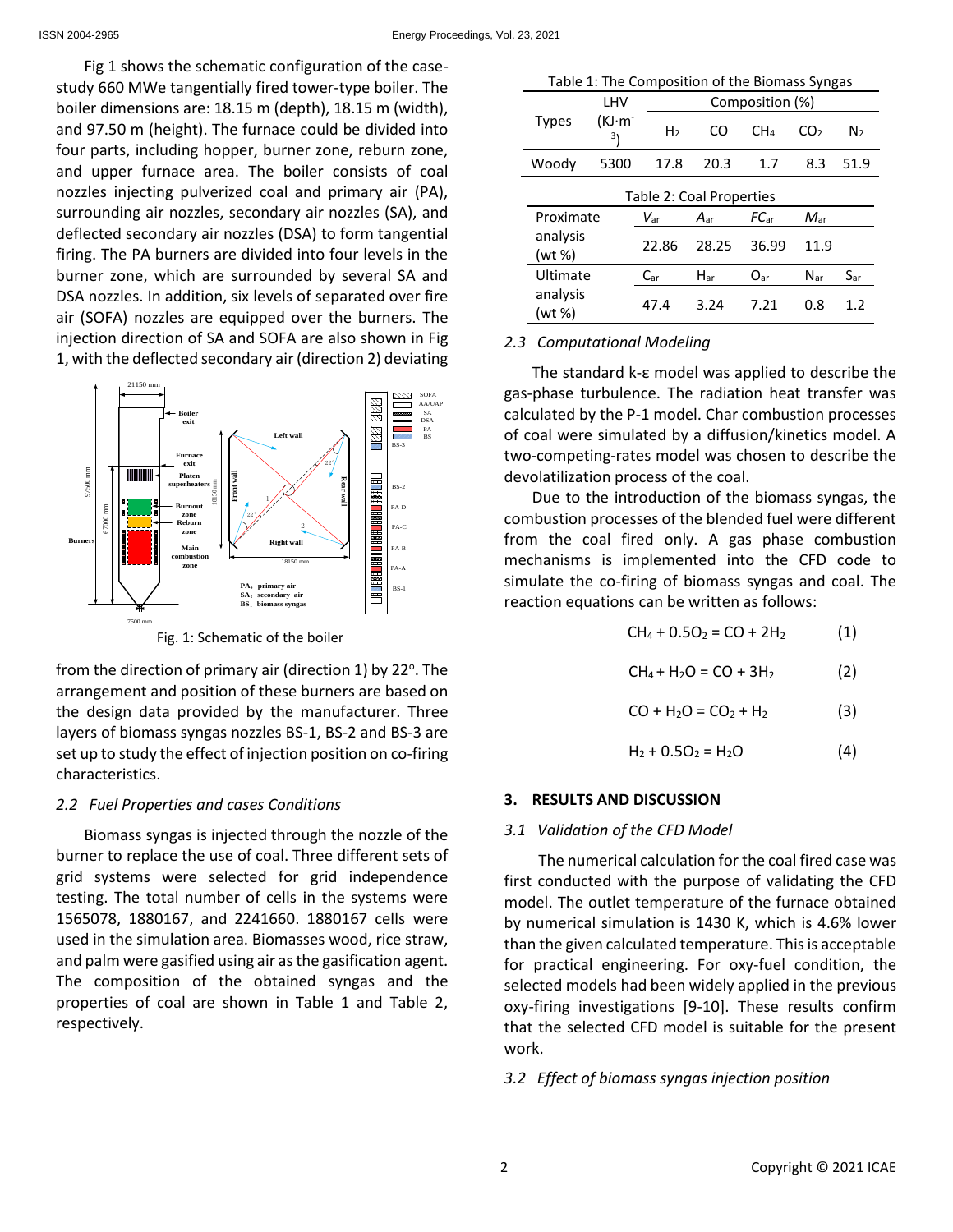The detailed simulation conditions are listed in Table 3. The excess air ratio at the furnace outlet is 1.15. the gas temperatures of PA and biomass syngas are 349 K and 300 K, respectively, while the temperature of SOFA is 625 K. The share of syngas refired fuel is between 10% and 20%, calculated as the share of total energy supplied to the boiler. Each case considered in this study is named in the form of A2-0.24Y. A2 stands for biomass syngas and 0.24 for co-firing ratio. y stands for injection position. For example, in the case of A2-0.24M, the co-combustion share is 24% and the injection position is BS-2.

Table. 3 Cases considered in this study

| Case       | $Co-$<br>firing<br>ratio | Atmosphere                      | O <sub>2</sub><br>fraction | Injection<br>position |
|------------|--------------------------|---------------------------------|----------------------------|-----------------------|
| A2-0.24L   | 20                       | O <sub>2</sub> /CO <sub>2</sub> | 24%                        | <b>BS-1 nozzles</b>   |
| $A2-0.24M$ | 20                       | O <sub>2</sub> /CO <sub>2</sub> | 24%                        | <b>BS-2 nozzles</b>   |
| A2-0.24U   | 20                       | O <sub>2</sub> /CO <sub>2</sub> | 24%                        | <b>BS-3 nozzles</b>   |

The variation of biomass syngas injection position, which has an impact on the combustion process, is investigated. For different biomass synthesis gas injection positions, the relationship between temperature and furnace height is shown in Fig 2.





The positions of biomass syngas injection also have an effect on  $O<sub>2</sub>$  distribution in the furnace. As shown in Fig 3, the  $O<sub>2</sub>$  fraction drops sharply near the area of the biomass syngas injected, which is caused by the quick reaction between the biomass syngas and oxygen. In case A2-0.24L, the  $O_2$  fraction at the bottom of the boiler is the lowest. The lowest  $O<sub>2</sub>$  fraction of case A2-0.24M appears near the BS-2 burner, while the lowest oxygen concentration of case A2-0.24U appears near BS-3 burner.



Fig.3 The O<sup>2</sup> distribution for various injection positions injection positions.

Fig 4 depicts the impacts of biomass syngas injection positions on the NO emission. It is obvious that low NO concentration region corresponds to biomass syngas injection position. Near the syngas injection nozzle, a reducing atmosphere is formed, which could reduce the formation of NO. Thus, the lowest NO concentration position is BS-1, BS-2 and BS-3 nozzle (Fig 1) in A2-0.24L, A2-0.24M and A2-0.24U case respectively.



The NO concentration along the furnace height for these cases is displayed in Fig 5. The NO concentration rises sharply in main combustion zone for all the cases. Then the NO concentration decreases above main combustion zone. The reduction of NO concentration in A2-0.24L case is smaller than that in A2-0.24M. Finally, the NO concentration in the furnace outlet under A2- 0.24M case is the lowest, while the NO concentration in A2-0.24L case is the highest. Compared to A2-0.24L case (syngas injection through the BS-1 nozzles), more NO is reduced to  $N_2$  by gaseous N species and char above the